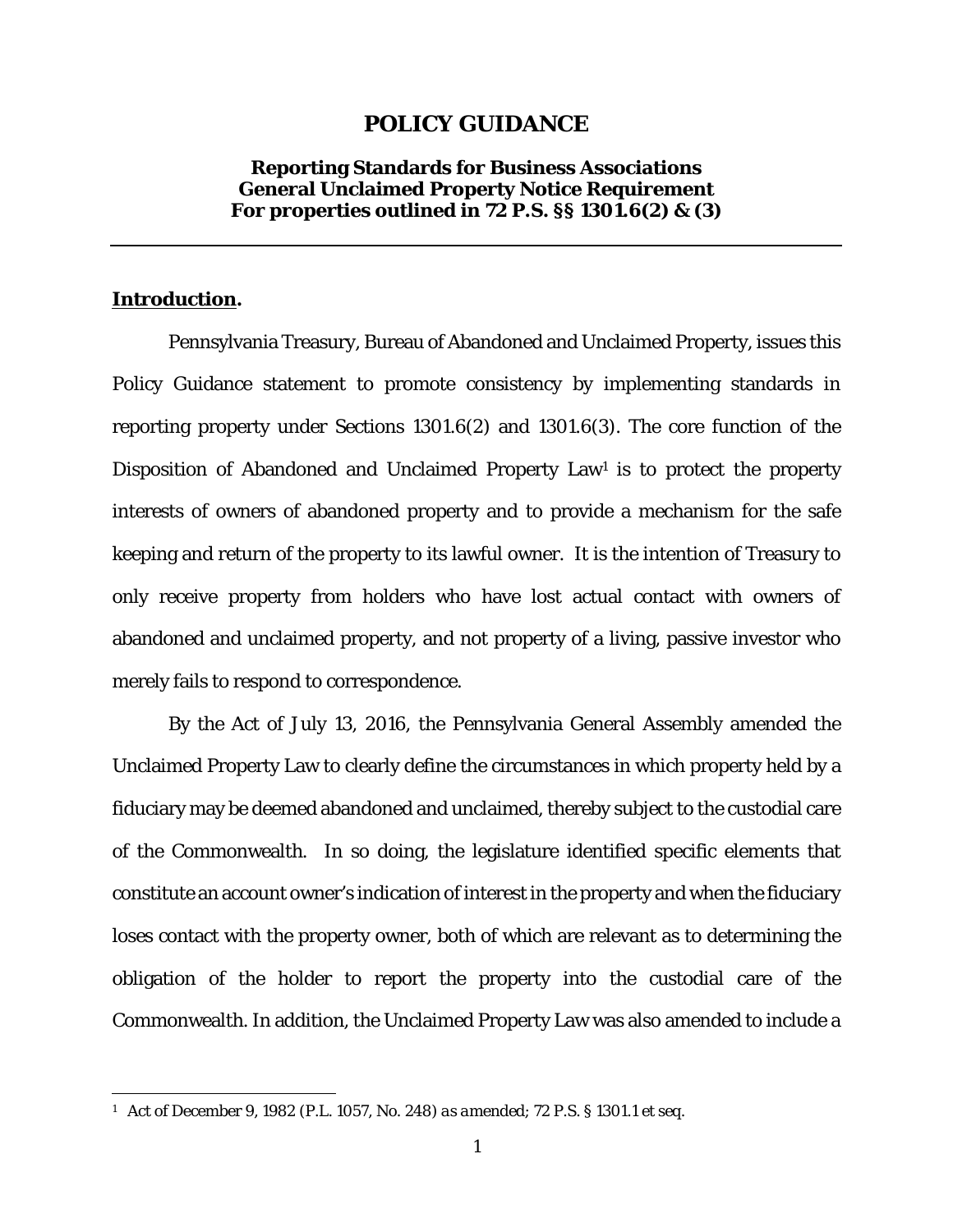new section of general application that outlines the requirements for holder-notice that is to be provided to owners prior to reporting the property as abandoned and unclaimed.

Consistent with its consumer protection purpose, it is Treasury's objective to apply the provisions of the Disposition of Abandoned and Unclaimed Property Law in a manner that encourages and facilitates compliance while preserving the property interests of owners. Treasury notes its authority<sup>2</sup> to exercise its discretion to refuse the acceptance of certain types of unclaimed property and, therefore, will apply the fiduciary amendments and outlined standards to Sections 1301.6(2) and 1301.6(3), effective immediately.

It is Treasury's intention to memorialize this Policy Guidance through a statutory enactment. Questions pertaining to this policy change may be directed to Brian Munley, Treasury's Director for the Bureau of Unclaimed Property at **bmunley@patreasury.gov.** 

l

<sup>2 72</sup> P.S. § 1301.17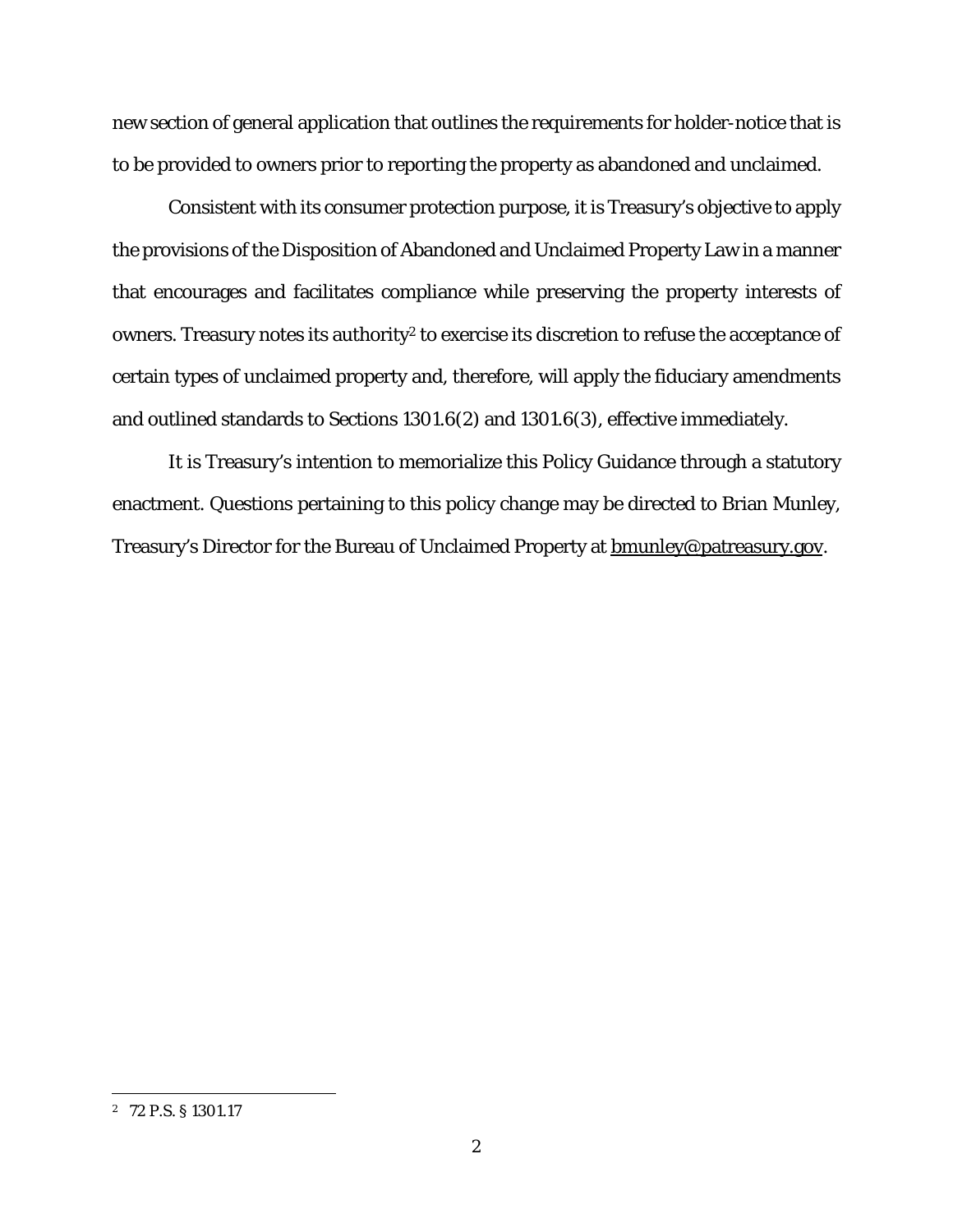## *Property held by business associations (72 P.S. § 1301.6)*

Section 1301.6 states, in relevant part, that the following property held or owing by a business association is presumed abandoned and unclaimed:

…

…

2. Any certificate of stock or participating right in a business association, for which a certificate has been issued or is issuable but has not been delivered, whenever the owner thereof has not claimed or *indicated an interest* in such property *within three (3) years* after the date prescribed for delivery of the property to the owner.

72 P.S. § 1301.6(2)(emphasis added).

Going forward, Treasury will require business associations to satisfy a double threshold before the property in § 1301.6(2) is deemed to be "abandoned and unclaimed." Accordingly, before any certificate of stock, or participating right in a business association, is considered "unclaimed" and therefore reportable to the Commonwealth, the

- (1) holder must have "lost contact" with the owner for a period of three (3) years; and
- (2) the owner has expressed no indication of interest or activity for the same three (3) year period.

Only when both of these elements (lost contact and three years of no indication of interest) are met will any certificate of stock, or participating right in a business association, be deemed "unclaimed" and reportable to Treasury's Bureau of Unclaimed Property.

## A. Lost Contact.

3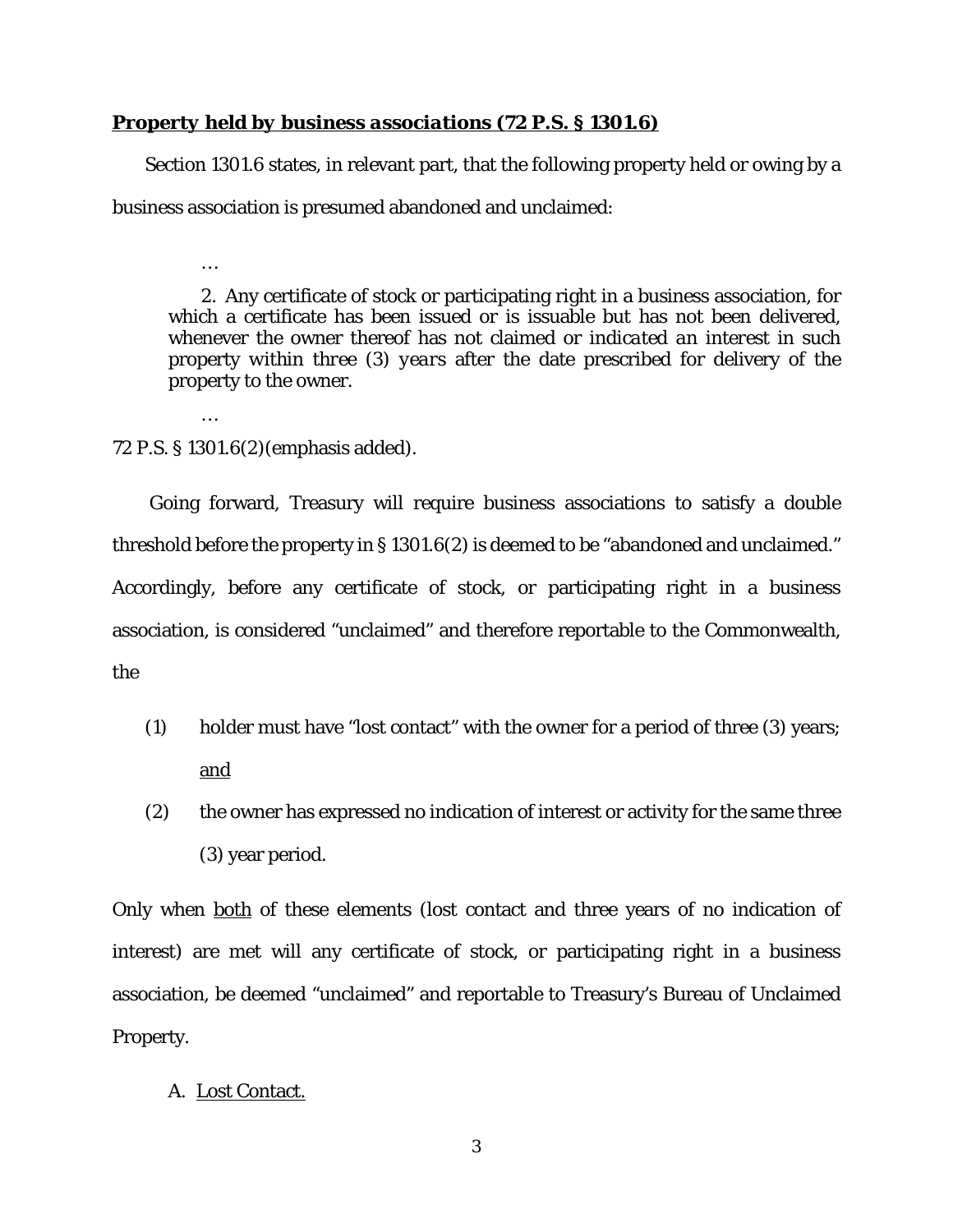Sections 1301.8(b)(1)-(2) and (c) set forth the standard that will be imposed upon business associations for determining the date on which the holder of certificates of stock, or participating rights in a business association, has "lost contact" with its owner. A holder is considered to have lost contact with the owner if a first class mailing that is sent to the owner is returned as "undeliverable." Section 1301.8 treats owners who select to receive first class mail notices differently from those owners who choose to receive account related communications electronically.3

For owners who have indicated a preference for first class mail, the holder is required to send two consecutive communications to the owner by first class mail. If the second communication is sent later than thirty (30) days after the first communication was returned as "undeliverable," the holder is deemed to have "lost contact" with the owner on the date on which the first notice is returned as "undeliverable."

If the owner receives communications regarding their securities via electronic communication, the holder is required to attempt to contact the owner by email, two (2) years following the owner's last indication of interest in the account. If there is no response to the email within thirty (30) days, or if the email is not successfully delivered (i.e. "bounces back"), the holder is required to contact the owner by first class mail. If the first class mail is returned as "undeliverable," the holder shall be deemed to have "lost contact" with the owner at the date of the owner's last indication of interest in the property. For customers who have chosen to receive account information by email, holders are required to attempt to contact the owner via email. However, Treasury would

 $\overline{\phantom{a}}$ 

<sup>3</sup> "Account related" refers to communications that concern a particular owner's account, including, for example, tax statements provided by the holder to an owner. Account related communications do not include those consisting only of generic marketing and promotional materials.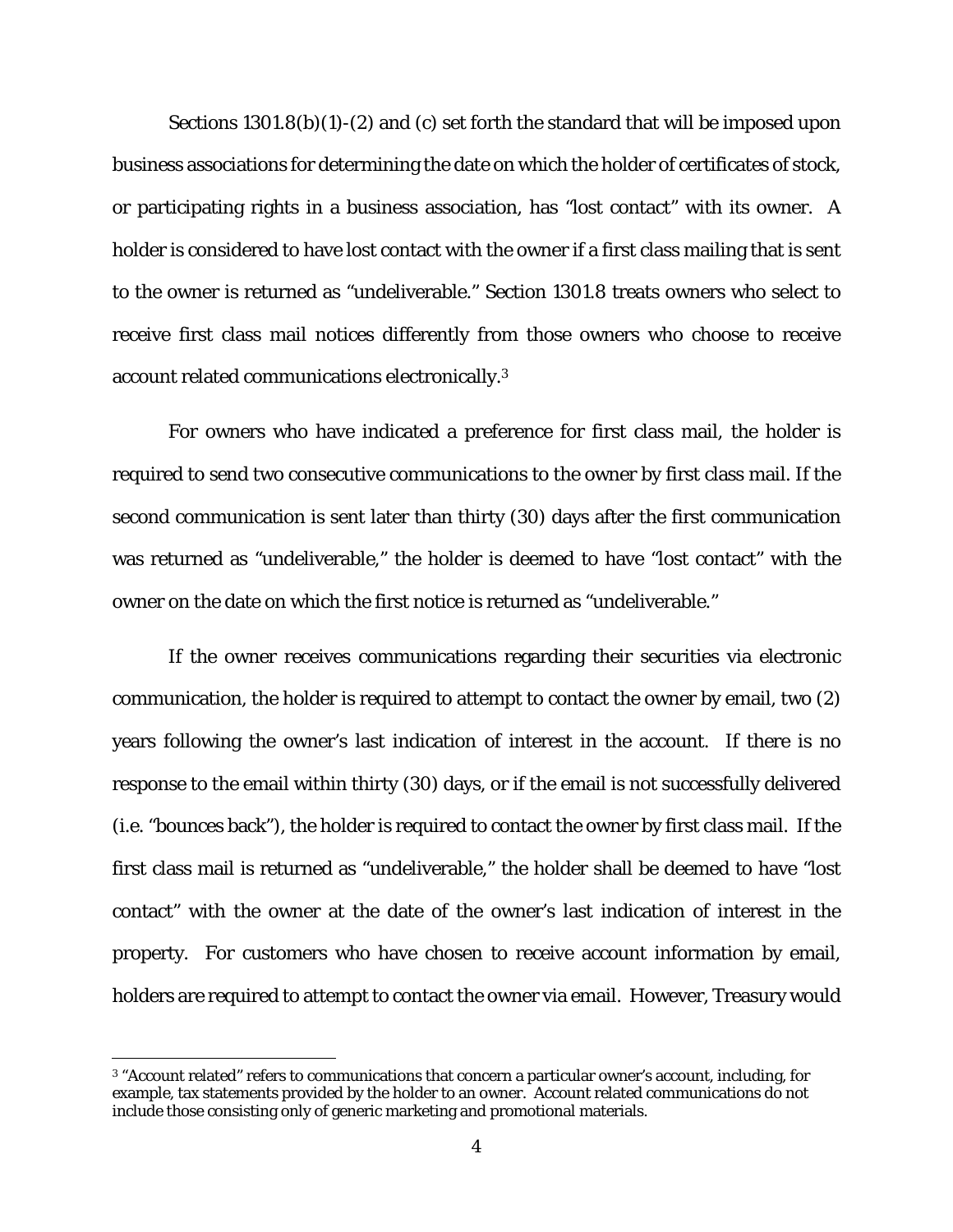like to emphasize that this is the *minimum* standard, and that nothing prevents the holder from also sending first-class mail, at any time, as a best practice.

For example, if Mr. Smith holds securities in Company A (who has elected not to receive communications by mail), Company A is required to attempt to contact Mr. Smith if he fails to demonstrate any interest in the securities for two years. If Mr. Smith does not receive communications by mail, Company A is required to attempt to contact him by email. If Company A is unsuccessful in establishing contact with Mr. Smith by email (either it bounces back or there is no response), then Company A is directed to contact Mr. Smith by first class mail. If that mail is returned as "undeliverable," then Company A is deemed to have "lost contact" with Mr. Smith and the three year period of account inactivity begins on the date of last indication of interest – approximately two (2) years ago.

In either case, the converse is also true. The holder is not deemed to have lost contact with the owner if first class mail is not returned as "undeliverable." Moreover, if at any time during the 3-year period from the initial date of lost contact, the holder conducts due diligence such that it is successful in sending a first class mailing (i.e. the mail is not returned as "undeliverable"), the owner is no longer deemed to have lost contact as of the date of the successful mailing. In either case, the property is therefore not reportable to Treasury. Under all circumstances, the holder is encouraged to reestablish contact with the lost owner and effectuate an owner's indication of interest in order to re-set the three (3) year inactivity period in the account, thereby preventing the reporting of the property into the custodial care of the Commonwealth. It is the intention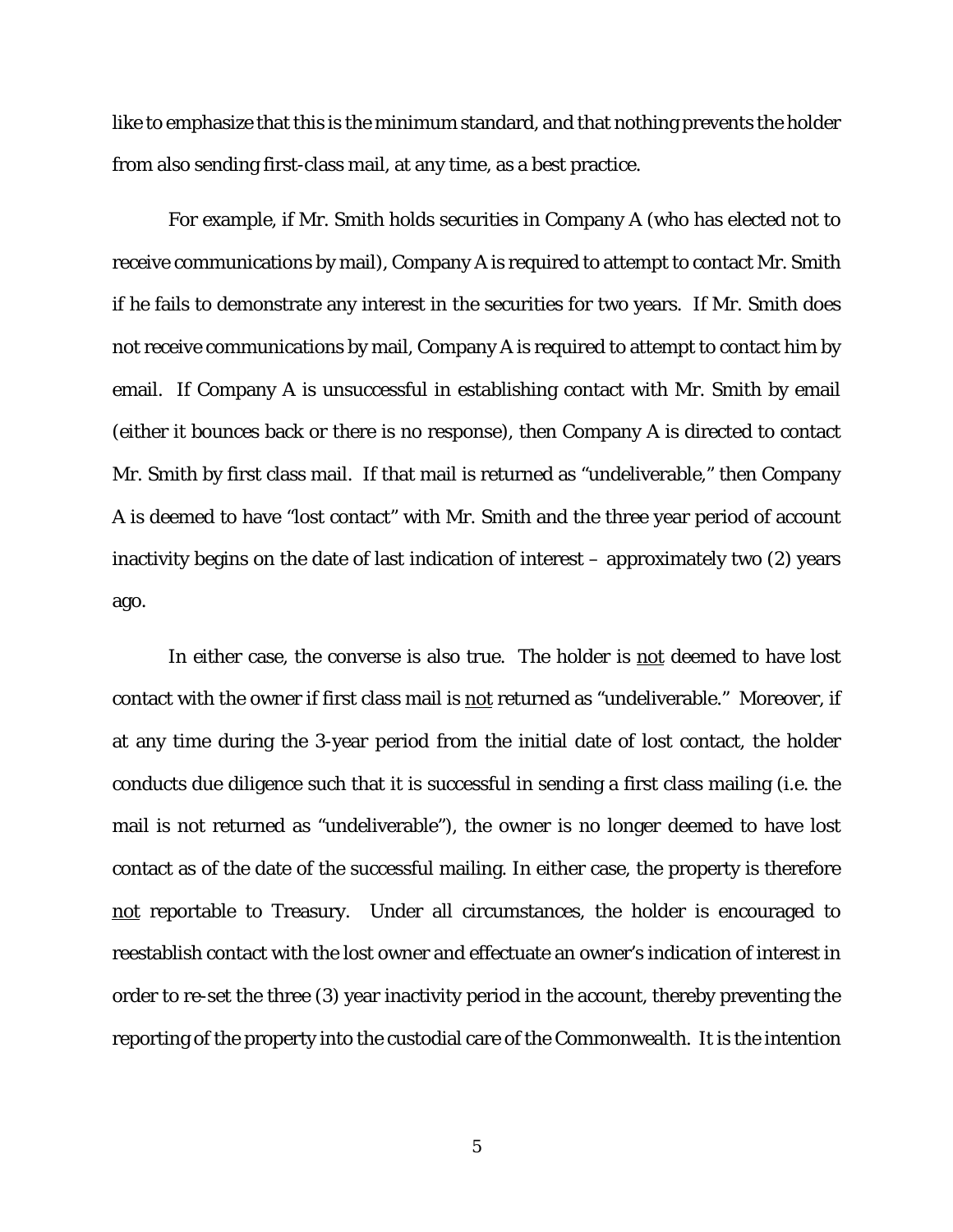of Treasury to apply Section 1301.8 to business associations in a manner that facilitates and encourages holders of securities to maintain contact with the security owners.

#### B. No indication of interest.

l

A certificate of stock, or participating right in a business association, is presumed abandoned and unclaimed if the owner has not claimed or indicated interest in the property within (3) years after the date prescribed for delivery of the property to the owner. 72 P.S. § 1301.6(2). The inclusion of the "indication of interest" standard in Section 1301.6(2) is intended to reduce circumstances in which property of a known owner is remitted into the custodial care of the Commonwealth. It is recognized that many owners pursue a buy-and-hold investment strategy, resulting in minimal account activity. Accordingly, the next step in determining whether securities are deemed abandoned and unclaimed is to ascertain if the owner has indicated an interest in the securities.

The new due diligence requirements outlined here are consistent with federal laws, regulations, and best practices that require financial service providers to "know your customer," including maintaining an accurate and current customer name, physical address and social security number.<sup>4</sup> Sections  $1301.8(a)(1)$  and (2) identify a number of ways in which owners have indicated or expressed an "interest" in their property, thereby resetting the three (3) year period that must occur prior to the account being deemed "abandoned and unclaimed." Only when there has been no indication of interest for three years after the holder has lost contact with the owner, will the property be presumed abandoned and subject to notice and reporting requirements.

<sup>4</sup> USA Patriot Act, Act of 2001 (P.L. 107-56, 115 Stat 272); *See also* 31 CFR § 1020.220(a)(2)(i) "Customer Identification Program: minimum requirements"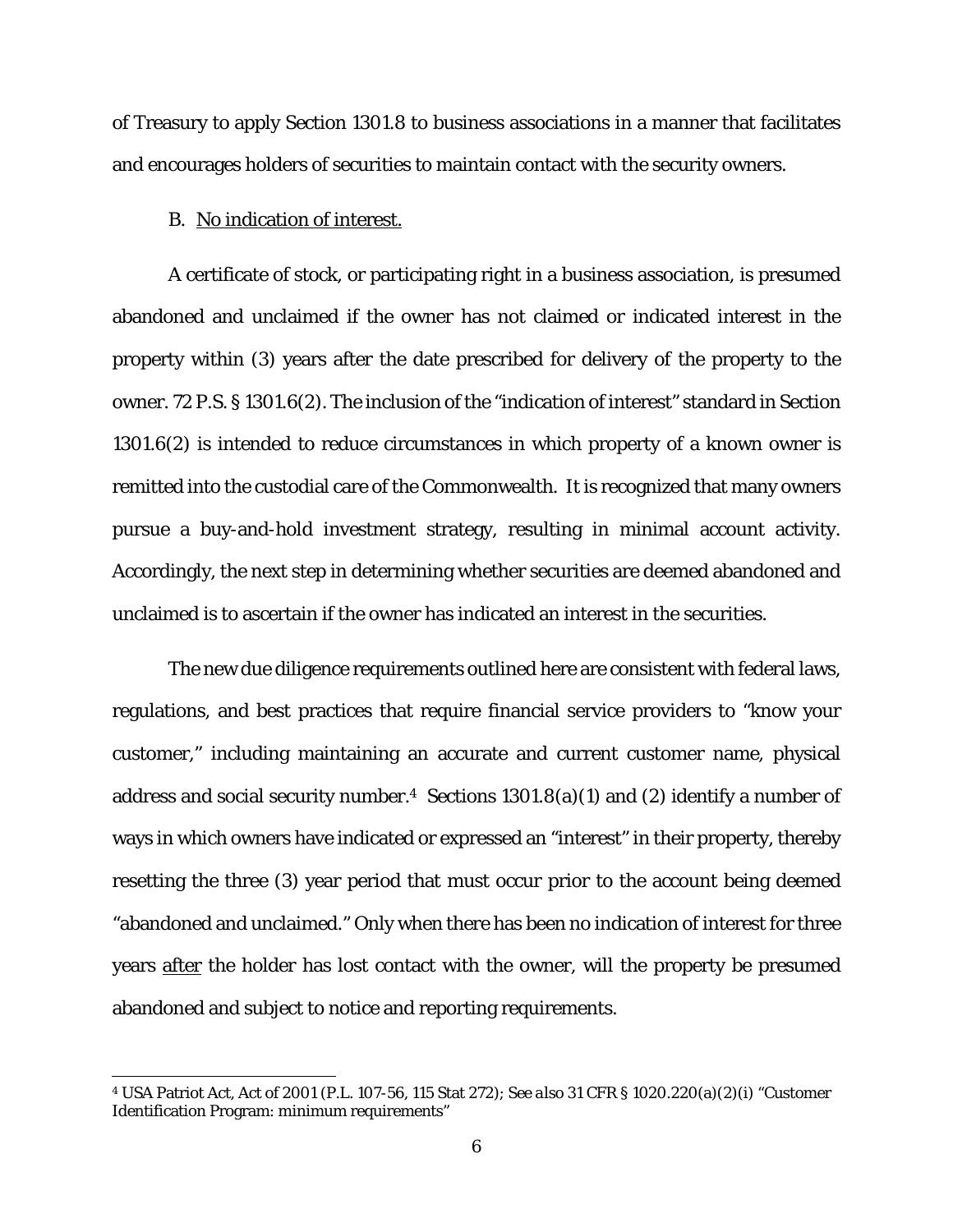Below is a non-exhaustive list of ways in which owners "indicate interest" and thereby avoid having their property reported as abandoned or unclaimed. For securities held by business associations, the owner may indicate interest by any of the following:

- increasing or decreasing the principal,
- accepting payments of the principal or income,
- initiating a transfer to or from the account,
- logging onto the account's online site,
- emailing the holder,
- telephoning and speaking with a holder,
- corresponding with the holder, or
- expressing any similar interest in a different financial account or property overseen and held by the same holder, such as a checking account, savings account, credit account or similar financial account of the owner.

Any expression of "interest" by an owner of securities will toll and reset the three (3) year period, thereby preventing the securities from being deemed "abandoned and unclaimed." Only if there is no owner activity or indication of interest during an entire, uninterrupted three (3) year period, after the holder has "lost contact," are the reporting provisions of the statute to be implicated.

### **Notice Requirements** (72 P.S. § 1301.10-A)

New Section 1301.10-A applies to all property that has met the threshold to be presumed abandoned and unclaimed. In an effort to prevent the reporting of property that is not truly abandoned or unclaimed, the holder is required to send a final notice to